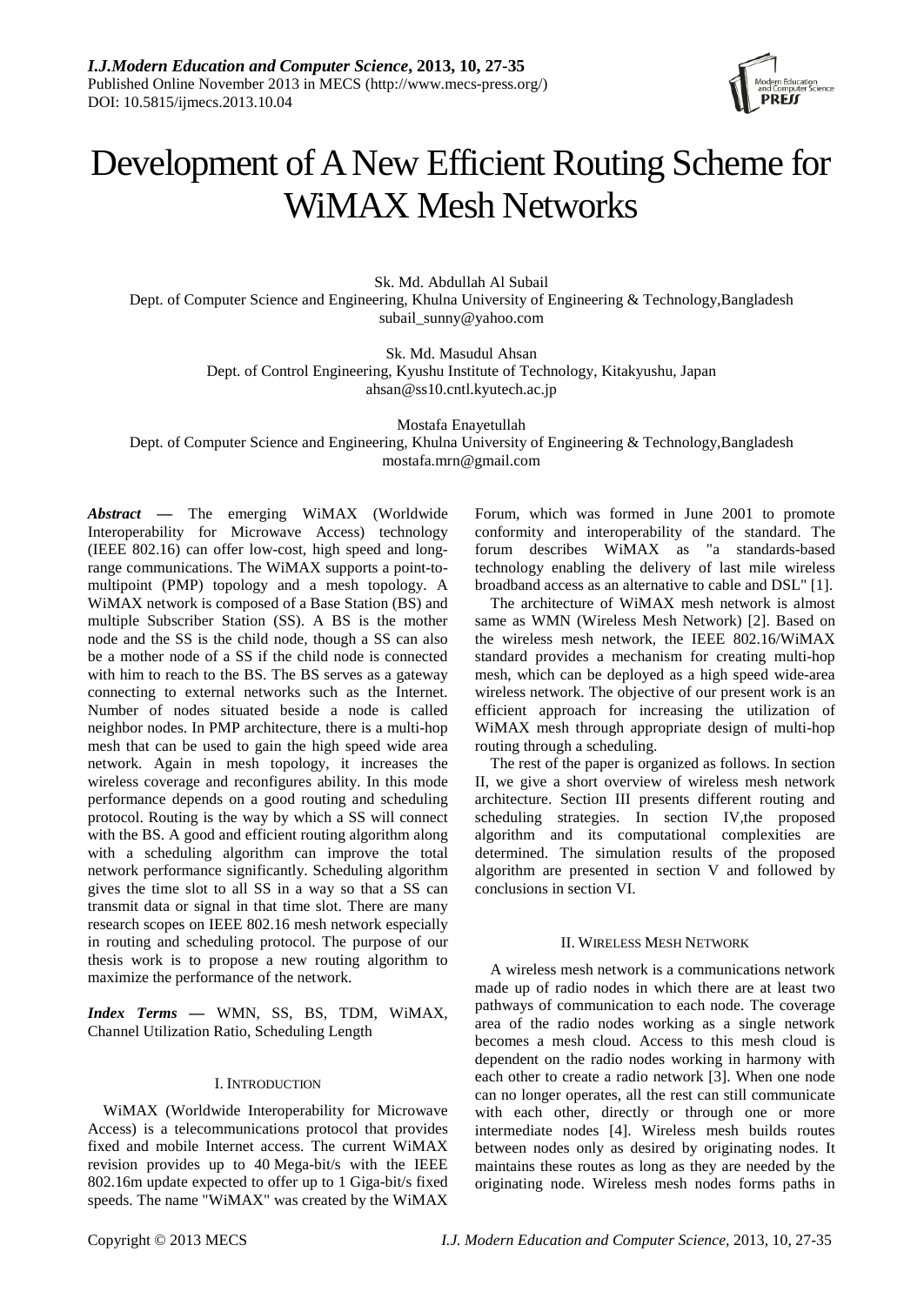term of hops which connect together to form the wireless mesh network [5].

# *A. Mesh Architecture [4]*

Wireless mesh architecture is a first step towards providing cost effective and dynamic high-bandwidth networks over a specific coverage area. Wireless mesh architectures infrastructure is, in effect, a router network minus the cabling between nodes. It's built of peer radio devices that don't have to be cabled to a wired port like traditional WLAN access points (AP) do. Mesh architecture sustains signal strength by breaking long distances into a series of shorter hops. Intermediate nodes not only boost the signal, but cooperatively make forwarding decisions based on their knowledge of the network, i.e. perform routing. Such architecture may with careful design provide high bandwidth, spectral efficiency, and economic advantage over the coverage area [6].

The architecture of WMNs can be classified into three main groups based on the functionality of the nodes. These are:

- 1. Infrastructure/Backbone WMNs,
- 2. Client WMNs,
- 3. Hybrid WMNs [4].

*Infrastructure/Backbone WMNs:*An infrastructure wireless mesh network (WMN) is a hierarchical network consisting of mesh clients, mesh routers and gateways. Mesh routers constitute a wireless mesh backbone, to which mesh clients are connected as a star topology, and gateways are chosen among mesh routers providing Internet access. [4]

*Client WMNs:* Client meshing provides peer-to peer networks among client devices. In this type of architecture, client nodes constitute the actual network to perform routing and configuration functionalities as well as providing end user applications to customers. Hence, a mesh router is not required for these types of networks. In Client WMNs, a packet destined to a node in the network hops through multiple nodes to reach the destination. Client WMNs are usually formed using one type of radios on devices[5].

*Hybrid WMNs:*This architecture is the combination of infrastructure and client meshing. Mesh clients can access the network through mesh routers as well as directly meshing with other mesh clients. While the infrastructure provides connectivity to other networks such as the Internet, Wi-Fi, WiMAX, cellular, and sensor networks; the routing capabilities of clients provide improved connectivity and coverage inside the WMN. The hybrid architecture will be the most applicable case in our opinion[5].

## III. ROUTING AND SCHEDULING

Routing and scheduling is one of the most important scopes for improvement in WiMAX network. A good routing algorithm along with a scheduling algorithm controls the performance of the network. We have worked on the WiMAX mesh network with centralized routing and scheduling. In centralized scheduling and routing, we can use two types of radio link: Multiple radio link and single radio link. But here we are working



Figure 1: WiMAX Modes of operation.

on single radio link. In Mesh architecture route calculation is needed and to calculate route, we need scheduling. We have used Time Division Multiplexing (TDM) for radio access. In Fig. 1 we show the hierarchy architecture of WiMAX and the bold faceddouble line enclosed field is our working area.

#### *A. Routing*

A system that has a direct connection to the backhaul services outside the mesh network is termed as the meshBS. All the other systems of a mesh network are termed mesh SSs. Routing is the process through which the route of packet transmission between BS and SSs are determined. This is important, because in the WiMAX mesh network every SS is connected to internet or other network via BS. The route selectionprocedure is not arbitrary; rather it is based on some criteria or rules which is defined previously is called routing algorithm. Routing algorithms are divided into two categories depending on where the algorithm is running. These are:

- 1. Centralized routing.
- 2. Distributed routing.

If the routing algorithm runs on each nodes of the system then it is called distributed routing and if routing algorithm runs in BS only then it is called centralized routing. For details understanding of routing let's consider an example shown in Fig. 2.



Figure2: A topology showing transmission range of all nodes.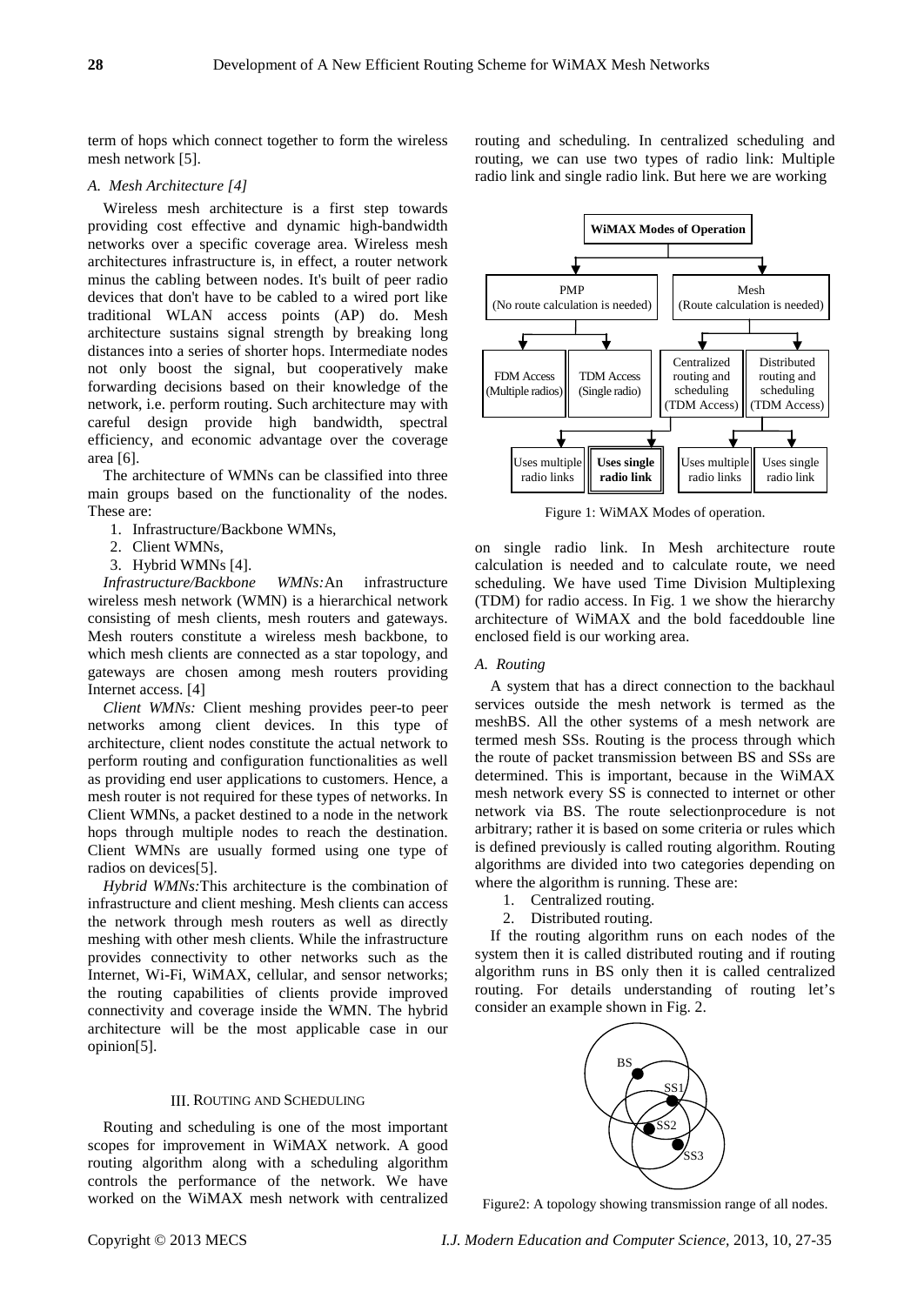Consider the transmission patterns of all nodes are Omni-directional/circular and equal transmission range of all nodes. In the figure2 the circle indicates the transmission range of each node. Here notice that, SS1 is within the transmission range of BS and SS2. SS2 is within the transmission range of SS1 and SS3. SS3 is within the transmission range of SS2. So SS1 can directly communicate with BS, SS2 as they are within the transmission range of SS1. Similarly SS2 can directly communicate with SS1 and SS3. And SS3 can directly communicate with SS2. These available communication paths/links are shown in figure 3 by line. Here the nodes which are within the transmission range of another node are called the neighbors of the last node. For example if we consider SS2, then its neighbors are SS1 and SS3. So a node can directly communicate only with its neighbor nodes and a node out of transmission range of BS communicates with BS via its neighbors and intermediate nodes.



Figure3: Network topology showing all links

Now observe that, for SS1 there is only one way to communicate with BS. But for SS2 and SS3 there are more than one way to communicate with BS. For SS2 and SS3 only one way must be used from all available ways to communicate with BS depending on the routing algorithm. This way selection to communicate between BS and all SSs is the routing. After selecting all the routes of all nodes we get a tree called routing tree [5].

# *B. Scheduling*

In the mesh mode, scheduling is one of the most important problems that will impact the system performance. A scheduling is a sequence of fixed-length time slots, where each possible transmission is assigned a time slot in such a way that the transmissions assigned to the same time slot do not collide. Generally, there are two kinds of scheduling –

- 1. Broadcast scheduling and
- 2. Link scheduling.

In a broadcast scheduling, the entities scheduled are the nodes themselves. The transmission of a node is intended for, and must be received collision-free by all of its neighbors. While in a link scheduling, the links between nodes are scheduled. The transmission of a node is intended for a particular neighbor, and it is required that there be no collision at this receiver [7].

In[7] a study on collision-free centralized scheduling algorithm has done which is conformed to the defined mesh mode in IEEE 802.16 standard. Compared within existing scheduling algorithms, this scheme considers some distinct features of WMNs, such as the function of access networks and the inherent relay model. Moreover, this scheduling algorithm also considers some important performance metrics, such as fairness, channel utilization ratio and transmission delay.

There are three kinds of scheduling in IEEE 802.16 mesh mode:

- 1. Centralized scheduling
- 2. Coordinated distributed scheduling and
- 3. Uncoordinated distributed scheduling [5].

In centralized scheduling, the BS shall gather traffic demands through MSH-CSCH (Mesh Centralized Scheduling) messages from all the SSs within a certain hop range and communicates the information to all the SSs. Subsequently, the SSs determine their own transmission opportunities in a distributed fashion, using a common predetermined algorithm with the same input information. Therefore, the outputs are the same for all these SSs.

The SSs will let the BS know their changes of traffic demands through MSH-CSCH messages. Then the BS will rebroadcast the adjusted traffic demands and the SSs can recalculate their transmission opportunities [7]. To quote IEEE 802.16 standard [7,8], the advantage of centralized scheduling is that ''it is typically used in a more optimal manner than distributed scheduling for traffic streams, which persist over a duration that is greater than the cycle time to relay the new resource requests and distribute the updated schedule''.

## *C.Existing Routing Algorithms*

Many researchers have gone on centralized routing and scheduling in wireless mesh network using single radio links. In[9], the authors proposed a breadth first search algorithm to construct routing tree. According to this algorithm, when a new node that plans to join an active mesh network scans for active networks and listens to MSH-NCFG (Mesh Configuration) message. The new node starts the network entry process based on the information given by MSH-NCFG. Among all possible neighbors that advertise MSH-NCFG, the joining node selects a sponsoring node to connect to. A mesh network entry (MSH-NENT) message with net entry request information is then sent by the candidate node.

In [10], authors worked on interference aware IEE 802.16 mesh networks. They proposed interference aware routing and scheduling algorithm. They proposed an efficient approach for increasing the utilization of WiMAX mesh through appropriate design of multi-hop routing and scheduling. As multiple-access interference is a major limiting factor for wireless communication systems, they adopt an interference-aware design to increase the throughput of the wireless mesh network [5]. In particular, their scheme creates a tree-based routing framework, which along with scheduling is interference aware and results in a much higher spectral efficiency. Performance evaluation results show that their proposed interference-aware scheme achieves significant throughput enhancement over the basic IEEE 802.16 mesh network. Their proposed scheme includes a novel interference-aware route construction algorithm and an enhanced centralized mesh scheduling scheme, which consider both traffic load demand and interference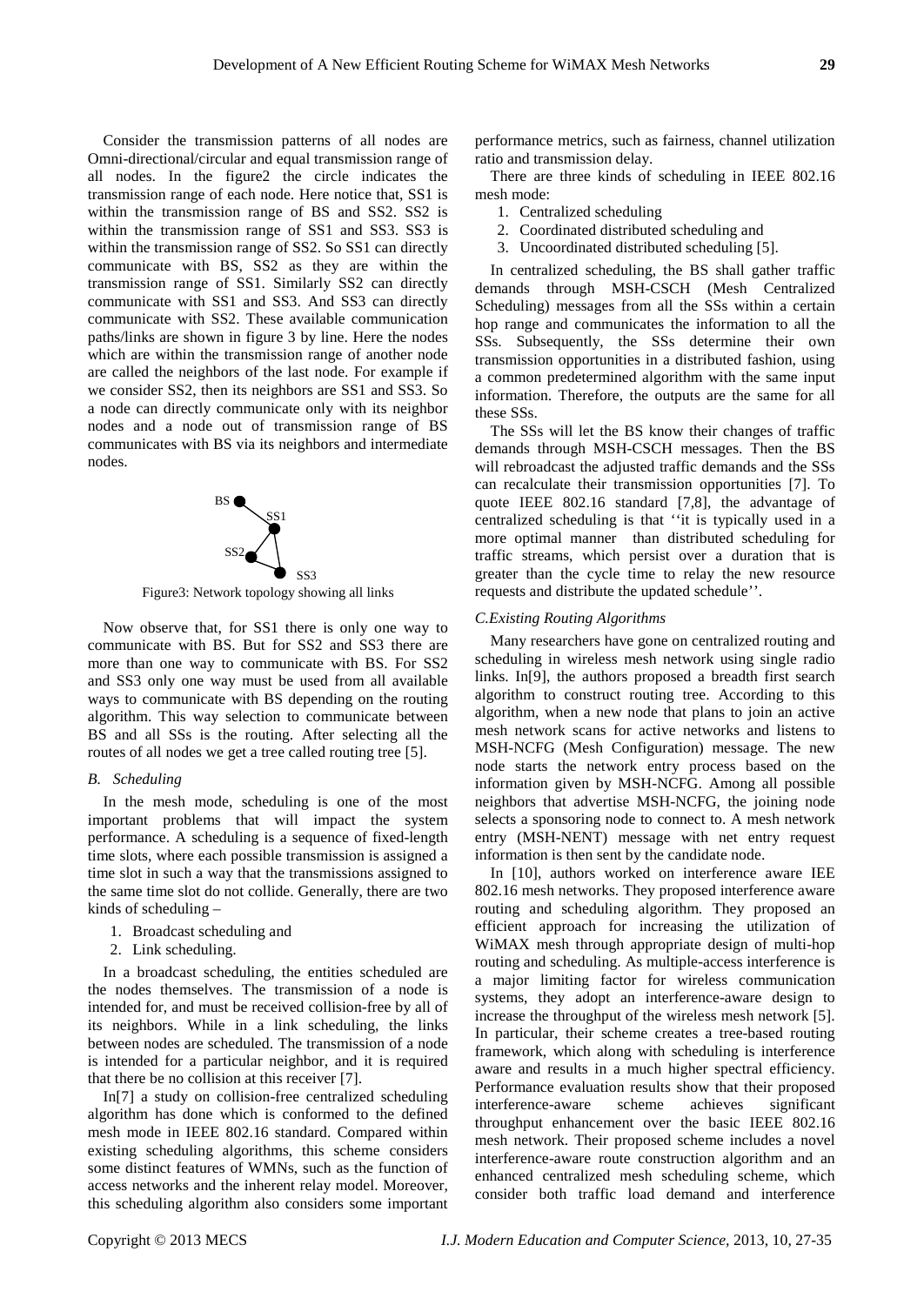conditions. This interference-aware design approach will lead to better spatial reuse and thus higher spectral efficiency [10].

To achieve efficient spectral utilization and high throughput in 802.16 mesh networks, the route construction within the mesh network is crucial. To this end, authors proposed an interference-aware route construction algorithm that considers interference condition in the mesh network [10]. The concept of blocking metric  $B(k)$  of a given route from the Mesh BS toward an SS node *k* is introduced to model the interference level of routes in the mesh. The blocking metric  $B(k)$  of a multi-hop route indicates the number of blocked (interfered with) nodes by all the intermediate nodes along the route from the root node toward the destination node *k*. Authors also define the blocking value  $b(h)$  of a node  $h$ , as the number of blocked (interfered with) nodes when node h is transmitting. Therefore, the blocking metric of a route will be the summation of the blocking values of nodes that transmit or forward packets along the route. Thus, node *h*(*i*)'s blocking value  $b(h(i))$  equals the number of neighboring nodes of h(i). The blocking metric along a route toward *k*,  $B(k)$  is equal to the summation of all the blocking value  $b(h(i))$  for every node  $h(i)$  (including the source node and all the forwarding nodes) on the route *k*.Author's design approach in the proposed interference-aware scheme is to select the routes with less interference.

To remove imperfect node selection problem it is needed to update all previous node's route when a new node inserted. For this [5] proposes a routing algorithm. According to this algorithm, when a new node joins in the networks, then all the nodes are arranged in a list in ascending order to their distance from BS and all nodes will be set as unselected/un-routed nodes. So after that there will be no scheduling link, but all nodes have information about their neighbors. Then each node will be scanned from the ascending ordered list one by one and their route (i.e. parent) will be selected according to blocking metric concept. That means, the node will find the selected nodes from its neighbors and select one of them who have minimum blocking metric as its parent. If ambiguity occurs then it will be solved by [9] which are discussed above.

## *D. Interference Aware Scheduling*

IEEE 802.16 employs Time Division Multiple Access (TDMA) method and the policy for selecting scheduled links in a given time slot will definitely impact the system performance. In [7], the authors proposed a collision-free centralized scheduling algorithm for IEEE 802.16 based Wireless Mesh Networks (WMN) to provide high-quality wireless multimedia services. They designed a relay strategy for the mesh nodes in a transmission tree, taking special considerations on fairness, channel utilization and transmission delay. They also evaluated the proposed algorithm with four selection criteria through extensive simulations. The experimental results were instrumental for improving the performance of IEEE 802.16 based WMNs in terms of link scheduling.

In TDMA based links scheduling scheme, the authors made a considerable effort at maximizing the spatial reuse of the available bandwidth while at the same time eliminating the possibility of collision. Authors consider the following special scheduling problem: how to assign time slots to transmission links in IEEE 802.16 based WMNs so as (1) to reduce the length of scheduling; (2) to improve the channel utilization ratio and (3) to decrease the transmission delay, subjected to some constraints presented below (though it was partially discussed in the last chapter, hence it is discussed here again for convenience).

In particular, depending on the signaling mechanism, transmissions may collide in two ways in wireless networks: primary and secondary interference. Primary interference occurs when a node has to do more than one thing in a single time slot. The reason for this constraint is that the nodes cannot transmit and receive simultaneously and cannot transmit/receive more than one packet at the same time. Thus, this constraint is also referred to as the transmission/reception constraint. Secondary interference occurs when a receiver R tuned to a particular transmitter T is within the range of another transmitter whose transmissions, though not intended for R, interfere with the transmissions of T. This constraint is also referred to as the interference-free constraint. In [7], a SS is assigned Service Token (ST) based on its traffic demand. They use service token to allocate time slots to each link proportionally according to the traffic demand of the link's transmitter, thus, the fairness is guaranteed (no nodes will be starved). A link can be scheduled only if the service token number of its transmitter is nonzero. Each time after a link is assigned a time slot, the service token of the transmitter is decreased by one and that of the receiver is increased by one. Thus, using the change of service token, they integrate the hop-by hop relay model of WMN into their algorithm.

# IV. PROPOSED ALGORITHM

We proposed a routing algorithm which removes the problems from the previous works. Ambiguity problem is one of them. This problem is removed by following:

- If there are more than one neighbor nodes with minimum blocking metrics, then select a node among them which have minimum hops to/from BS.
- If there are also more than one node with minimum hops no from/to BS, then select the node of minimum node id among them.
- There is no need to reset the channels again through all the SS.
- SS id will be managed by the BS.
- No need to sort the all SS. Only all SSs which are in BSs transmission range will be sorted. So some times will be saved and it will maintain a relation with the real time network mechanism.

# *A. Interference Aware New Routing Algorithm*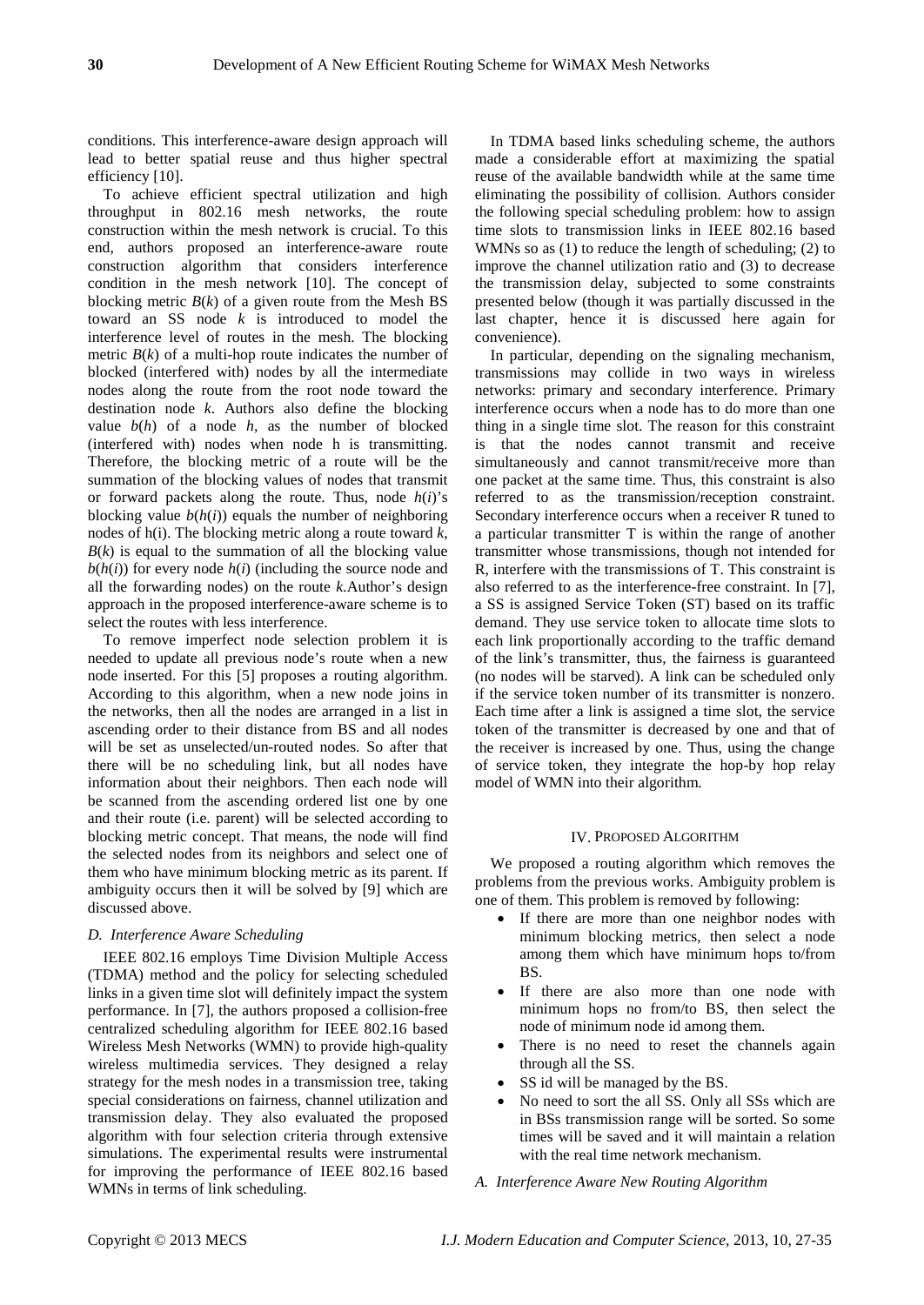Our proposed algorithm minimizes the time cost that is needed to reset all the nodes as unselected nodes which is the key term of routing algorithm in [5]. We captioned it as Interference Aware New Routing Algorithm.

1. Set BS as selected/routed node.

# **Do steps 2 to 9 for each new node when inserted**

- 2. Sort all nodes in ascending order according to distance from BS which are placed in BS transmission range.
- 3. Find neighbors and then selected nodes from neighbors.
- 4. Find the node with minimum blocking metrics from selected nodes.
- 5. Select the node with minimum hop, if there is more than one node in step 4.
- 6. Select a node with minimum id, if there is more than one node in step 5.
- 7. Set the node in step 6 as parents of scanned node.
- 8. Set the scanned SS as routed/selected node and broadcast its route details to all his neighbor nodes.
- 9. If any routed neighbor node of scanned SS finds less route cost from received route details than his parent node, do step 3 to 8.

# *B. Time Complexity Analysis*

Let we start with the ref.<sup>[10]</sup>,

 $t_i$  = route calculation time when *i*th node is inserted. For *n*nodes total route calculation time is

$$
T_{n1} = t_1 + t_2 + \dots + t_n \tag{1}
$$

Average route calculation time when a new node is inserted

$$
t = \frac{T_{n1}}{n} \tag{2}
$$

Here,  $t$  does not vary so much than  $t_i$ , because in Interference Aware Routing Algorithm the route of new nodeis determined by using only its neighbor's information.

So we can rewrite eq. (1) as, 
$$
T_{n1} = n \times t
$$
 (3)

Let, $s$  = average time to sort all nodes in ascending order according to distance from BS. Route calculation time of *i*th node

$$
= i \times (s + t)
$$
  
\n
$$
\approx i \times t
$$
; As *s* is very small compare to *t*. (4)

Now considerref.[5], For *n* nodes, total route calculation time

$$
T_{n2} = (s+t) + (s+2t) + ... + (s+nt)
$$
  
=  $n \times s + (1+2+...+n) \times t$   
=  $n \times s + \frac{n(n+1)}{2} \times t$  (5)

For the proposed algorithm, Total route calculation time for *n*nodes,

$$
T_{n3} = (s+t) + (s+t) + \dots + (s+t)
$$
  
=  $n \times (s+t)$  (6)

Performance gain compared to ref. [5]

$$
= \frac{T_{n3}}{T_{n2}}
$$
  
=  $\frac{n \times (s+t)}{n \times s + \frac{n(n+1)}{2} \times t} = \frac{s+t}{s + \frac{n+1}{2} \times t}$   

$$
\approx \frac{t}{\frac{n+1}{2} \times t};
$$
 since *s* is very small compared to *t*  

$$
\approx \frac{2}{n+1}
$$
 (7)

When  $n=1$ , from eq. (7) we found the ratio is 1, that means proposed algorithm needssame amount of time. But when  $n$  is very large, we can see that proposed algorithmdemands much less time compared to the algorithm in [5].

Now, Performance gain compared to ref. [10]

$$
= \frac{T_{n3}}{T_{n1}}
$$
  
= 
$$
\frac{n \times (s+t)}{n \times t} = \frac{s+t}{t}
$$
 (8)

Here, we need only extra sorting time when comparing with [10]. And this sorting time is very small, because sorting occurs only once. So, setting  $s = 0$  in eq. (8) gives a performance gain  $= 1$ , i.e. proposed algorithm is not better as well as no worse than that of ref. [10].

However, after connecting to the network if its neighbor finds that connected node has less cost to connect with the BS than its parent node, then that neighbor will change its' parent and will connect with that new node. So here a time is required to change the parent node but this time is very small with respect to  $(s+t)$ . If this time is represented as  $t_p$ , then total time of eq. (6) becomes

$$
T_{n3} = n \times (s+t) + t_p \tag{9}
$$

But  $t_p \ll n \times (s+t)$ So we can write eq. (9) as,  $T_{n3} \approx n \times (s + t)$  (10)

#### V. PERFORMANCE EVALUATION

In this chapter we show the simulation results using four routing algorithms and one scheduling algorithm. Our simulation is based on centralized scheduling and one directional transmission. The parameters set for the performance evaluation are the Scheduling Length (SL), Channel Utilization Ratio(CUR) and average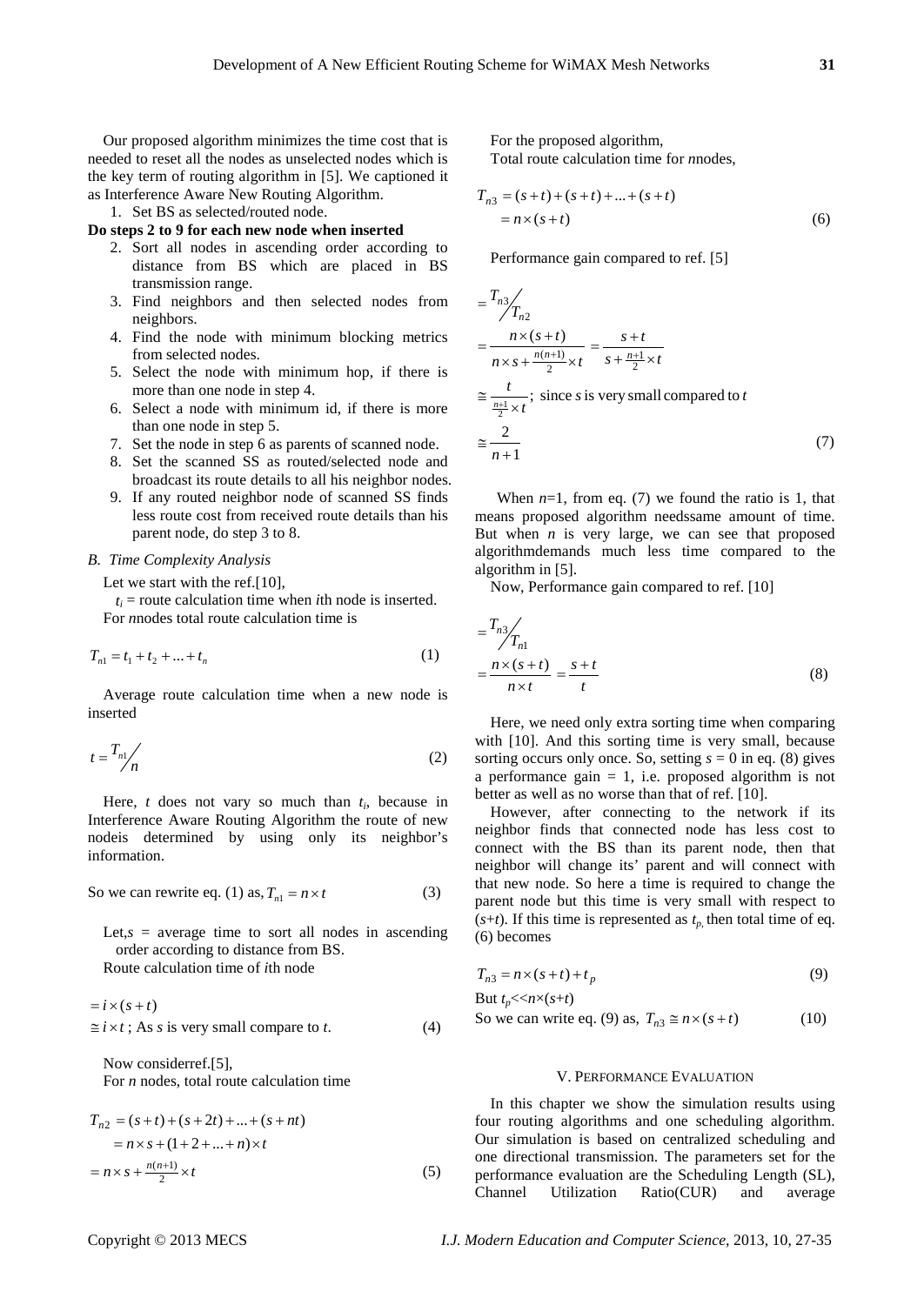transmission delay. But we did not show simulation results of average transmission delay, because it is proportional to scheduling length. The length of scheduling is the most important performance measure of a scheduling/routing algorithm and it is considered in most of the existing literatures. From our simulation, first we find which scheduling criterion is best. Then we show that which routing algorithm gives the better performance using the best scheduling criterion. We find our routing algorithm gives the better performance over others in the aspect of scheduling length.

# *A. Simulation Setup*

We have developed a simulation model using C programming language. Using this model any routing or scheduling algorithm can be run on a network topology and gives the output in terms of scheduling metric, Channel Utilization Ratio (CUR), scheduling length. It gives the visualized output of the network. The simulation model has designed in such a way that a given number of nodes can be randomly/manually distributed in an area of size 55 by 45 units. In our simulation, BS is placed at the center of the simulation area and nodes are distributed randomly around the BS. Each SS and BS has a fixed transmission range (it may be varied). All the simulation results presented here were obtained by running the simulation 100 times in randomly distributed nodes. We used equal ST for all nodes, so that the fairness is maintained.

First we set transmission range of all nodes to 4.5 units, minimum separation between nodes 2.5 units, maximum distance from BS is 4.9 units and vary the number of nodes from 50 to 100. Under this condition we take the output in terms of scheduling length and CUR for each of four routing algorithms. For each case we use the four scheduling criterion – nearest, farthest, random and minimum interference.

In the graph we have denoted [9], [10], [5] and our proposed algorithm as RA1,RA2, RA3 and RA4respectively to express them easily. Now we will show some graphs to find out how our proposed algorithm works in different scheduling criteria.

*CUR and SL Comparison:* Inthis step of simulation, we compare the SL and CUR of four routing algorithm in the same environment. Here, transmission range of all nodes is 4.5 units; maximum distance from BS is 4.9 units. We used nearest scheduling criteria to compare among the four algorithms.

In case of nearest criteria, nodes that are nearest to the BS will get time slot first. If more than one node has same distance then tie is broken by using node id. Node with smaller id will get slot first [7], [11]. Our proposed routing algorithm is performing better than the RA1, RA2, and RA3algorithms. Fig. 4.(a)We can see that our algorithm is not performing well in the beginning as others are performing. But when the numbers of nodes are increasing, our algorithm is performing better than theothers. This is happening because every time, we are not constructing entire network for new nodes. We are only updating the neighbor nodes of the new node. Before connecting the new node to the network, we have to calculate less which means we have less interference.

Performances will decrease for nearest scheduling criteria when transmission range is increasing. Because, Whentransmission range will increase, BS will get morenodes in his range and all of them will try to connect with BS in a single time slot. So interference will increase. When transmission range will increase, the network will act like Point to Multi-Point (PMP) architecture [12]. Because BS will get more nodes in his range andthese nodes will directly get connected with BS. In PMP, BS is connected with every SS directly. For PMP no routing algorithm is necessary [5], [12].

#### *B. Simulation Results*







(a) CUR when scheduling criteria is nearest. (b) CUR when scheduling criteria is farthest.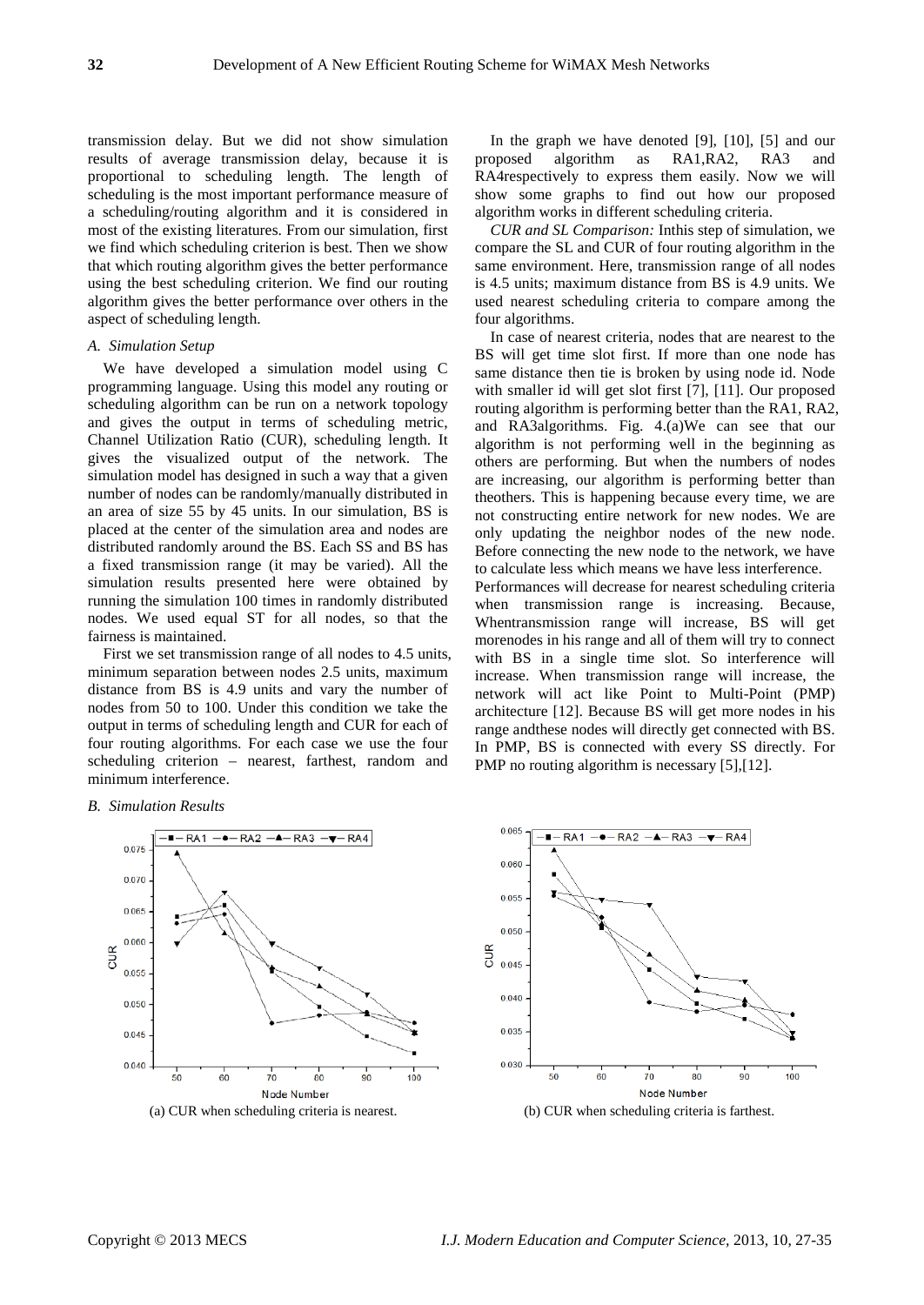

(c) CUR when scheduling criteria is random. (d) CUR when scheduling criteria is minimum interference Figure 4:Comparison of Channel Utilization Ratio(CUR)among four routing algorithms.

In farthest criteria, nodes, farthest distance to the BS will get the time slots first. Here, our proposed algorithm is also performing better than the other algorithms. Reasons are same as described for the nearest criteria for scheduling.

In random criteria, time slot will be given to any of the present nodes. This selection has no rules, nodes are chosen randomly. We can see that our proposed algorithm is performing better than the other algorithms. Reasons are same as described for the nearest criteria for scheduling.

In minimum interference criteria, nodes which have minimum interference will get the time slot. For all of the scheduling criteria, tie will be broken with minimum id [7]. We can see from the graph that our proposed algorithm is also performing better than the other algorithms.

From the Fig.4and Fig. 5 we can see that our proposed routing algorithm (RA4) performs better than any other routing algorithm. Fig. 4 shows that the overall Channel Utilization Ratio of RA4 is always high than others. Fig. 5 represents that the average Scheduling Length of RA4 is as close as to RA3 and better (less) than RA1 and RA2. At the beginning of the network, when node number is 50, other algorithms perform slightly better than our algorithm. But when node number increases sequentially, we can see that our algorithm performs better, which means, our algorithm is better for the large topology. When node number is large, our algorithm performs slightly better than RA3 and our algorithm mainly improves the performance of RA3. Though we are not resetting the total network, ouralgorithm will not create any circumstances where connectionless situation occurs for duration of time. Again in our algorithm we have proper description about the sorting. We also state that node id management system will be maintained by BS. So from the graphs we can say that our algorithm performs better when the node number is large.

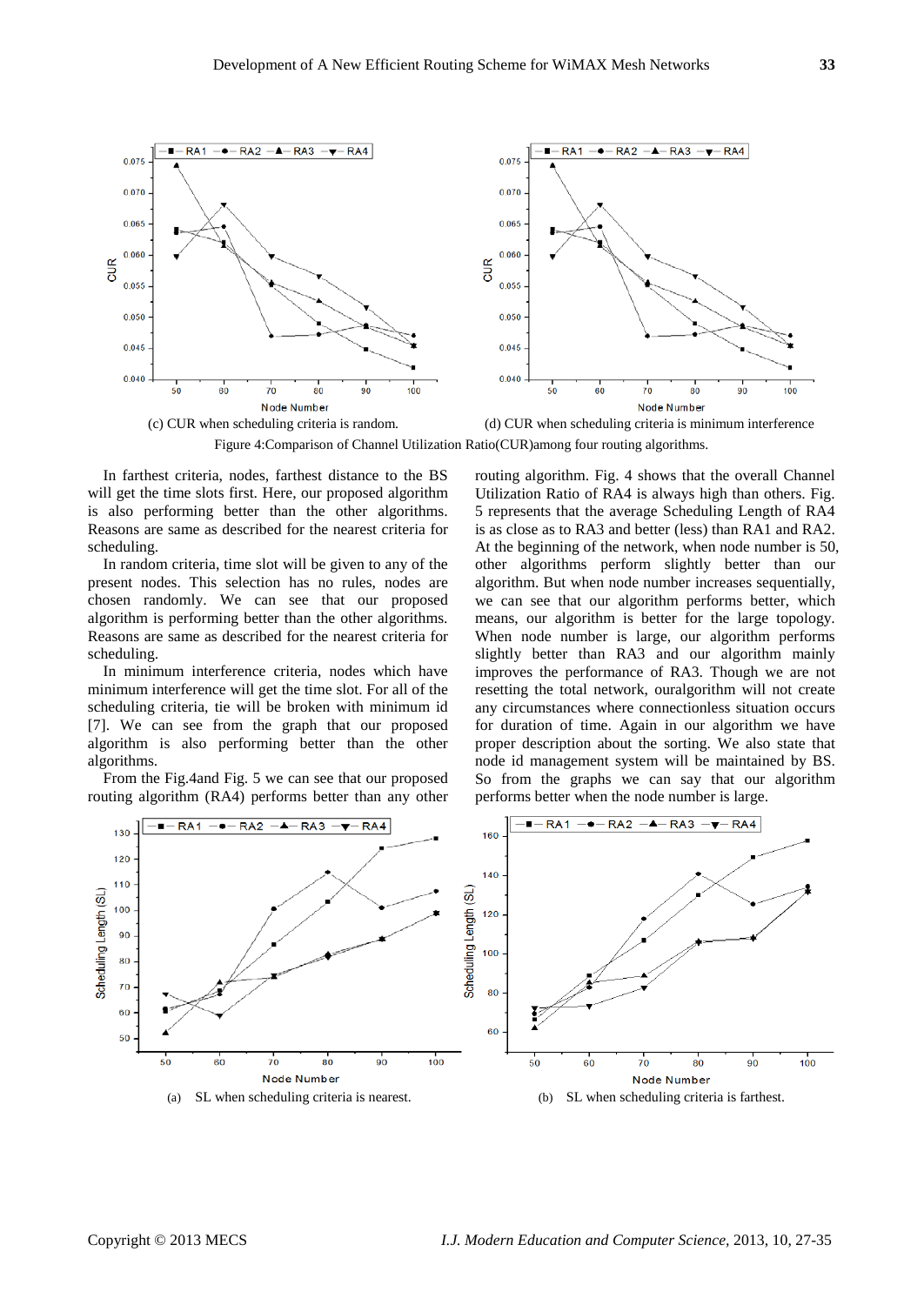

(c) SL when scheduling criteria is random. (d) SL when scheduling criteria is minimum interference. Figure 5:Comparison of Scheduling Length (SL)among four routing algorithms.

#### VI. CONCLUSION

In this paper, we have proposed a routing algorithm for WiMAX mesh networks to improve its' performance in the aspect of Scheduling Length (SL) and Channel Utilization Ratio (CUR). We have evaluated the performance of our routing scheme with a centralized scheduling algorithm for relay model. Our proposed algorithm can effectively improve the network performance for every selection policy used for thesystem. This is because our proposed algorithm considers a special route selection problem which was not considered in the previous algorithms. We have cleared the node id initialization problem and have given this management system to Base Station (BS). We have limited the sorting work of BS. In the previous works, all of the nodes were sorting according to the distance from BS. But in our algorithm, we only sorting the nodes those are in BS transmission range. So there is no unnecessary sorting mechanism in our algorithm. In our proposed algorithm, when a new node appears, it doesn't reset the total network. It connects with the BS according to the [2] and after the connection establishment it sends an advertisement to all of its neighbor nodes telling the connection information. This information may have the hop number, blocking matrices etc. By using this information neighbor nodes will decide whether to change his parent or not. The only limitation of proposed algorithm is that it needs more computational time than previous if any node found smaller route cost in its neighbor nodes than its parent node; but this will not affect the network performance significantly.

## **REFERENCES**

- [1] WiMAX**,** http://en.wikipedia.org/wiki/WiMAX [Extracted on 10/05/2011].
- [2] IEEE STD 802.16-2004 (Revision of IEEE STD 802.16-2001), "IEEE Standard for Local and Metropolitan Area Network Part: 16: Air Interface

for Fixed Broadband Wireless Access Systems", 2004.

- [3] R. Draves, J. Padhye and B. Zill. "Routing in Multi-Radio, Multi-hop Wireless Mesh Networks" Proc. Of the 10<sup>th</sup> ACM Annual International Conference on Mobile Computing and Networking (MOBICOM 2004), pp. 114-128, Sep. 2004.
- [4] Ian F. Akyildiz, Xudong Wang and Weilin Wang. "Wireless mesh networks: a survey", Computer Networks 47 (2005), pp. 445–487.
- [5] Ahmed, Hossain and Maswood. Performance Analysis and Development of an Efficient Routing Scheme for IEEE 802.16/WiMAX Mesh Networks, ACEEE International Journal on Network Security, 2010, vol. 1, no. 3, pp. 12-14.
- [6] Wireless Mesh Network Architecture. http://en.wikipedia.org/wiki/Wireless\_mesh\_network.
- [7] Bo Han, Fung Po Tso, Lidong Lin and WeijiaJia. Performance evaluation of scheduling in IEEE 802.16 based wireless mesh networks, Computer communications. vol. 30 (2007) pp. 789-794.
- [8] IEEE STD 802.16TM-2004, IEEE Standard for Local and Metropolitan Area Network Part: 16 Air Interface for Fixed Broadband Wireless Access Systems, Oct. 1, 2004.
- [9] Jun Wang, Weijia Jia, Liusheng Huang and Zygmunt J. Haas. An Efficient Centralized Scheduling Algorithm for IEEE 802.16 Multi-radio Mesh Networks, Joint Research Lab of Excellence, City U-USTC Advanced Research Institute, Suzhou, China, Proceedings of the 2nd International Conference on Ubiquitous Information Management and Communication, ICUIMC 2008, Suwon, Korea, January 31 - February 01, 2008. pp. 1-5, ACM, 2008.
- [10]Hung-Yu Wei, Samrat Ganguly and RaufIzmailov. Interference Aware IEEE 802.16 WiMAX Mesh Networks, in Proceeding of 61st IEEE Vehicular Technology Conference (VTC 2005 spring), Stockholm, Sweden, May 29-June 1, 2005, pp: 3102 - 3106 Vol. 5.
- [11]P. Kyasanur and N.H. Vaidya. Routing and interface assignment in multi-channel multi-interface wireless